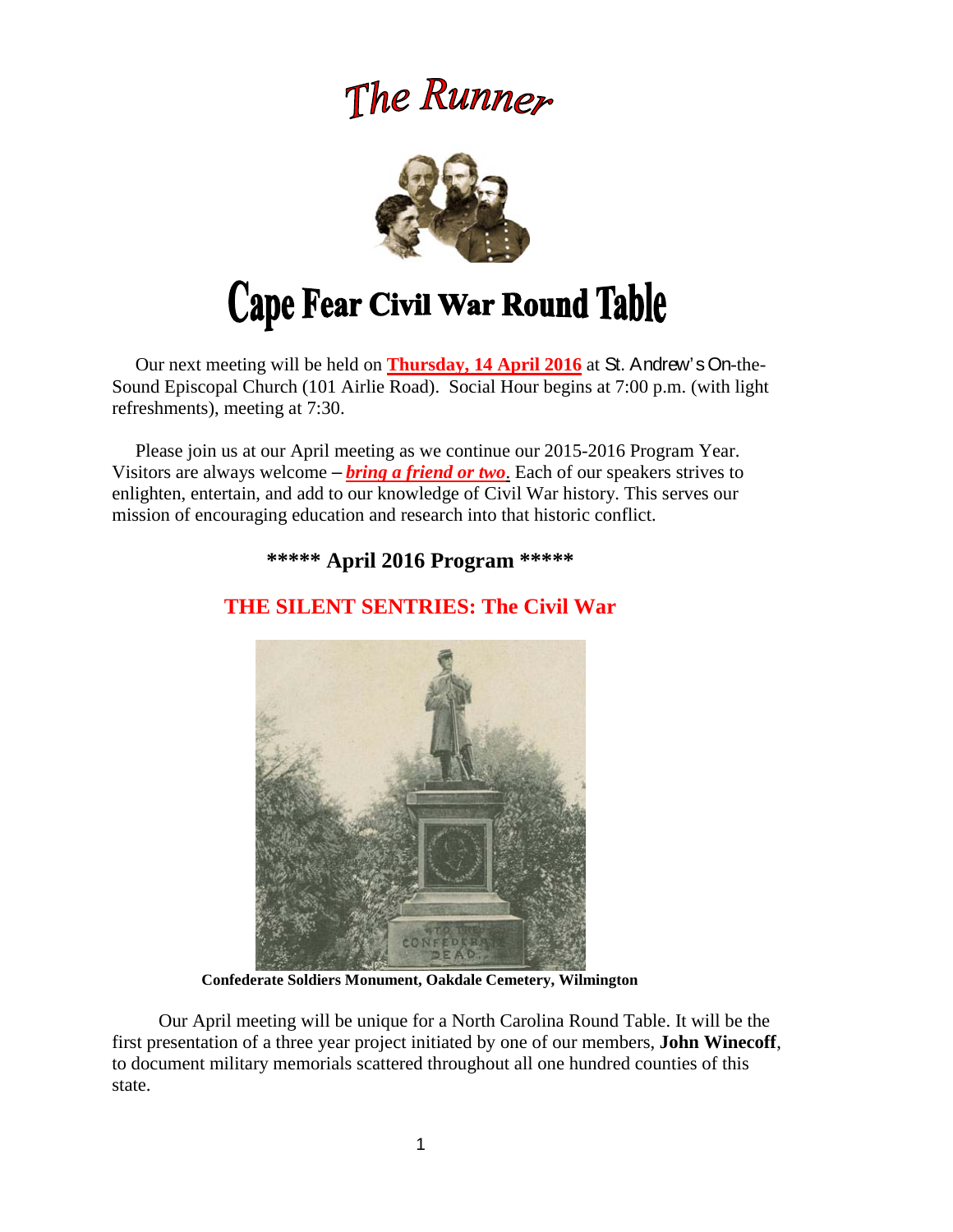#### John's reason for undertaking this daunting project follows:

In April 2013, I stopped by a memorial on a little stretch of NC Highway 210 that I had passed many times. It was a small memorial dedicated to a WWII Army Air Force crew that had crashed nearby and had been erected by donations from nearby villages.

 Resuming my trip, I reflected on the memorial and what I had learned from it. I wondered what else I had missed by not pausing to view the knowledge these monuments and memorials waited to impart.

 They reminded me of Silent Sentries who seemed to guard the honor, the sacrifices, and great deeds these men and women had accomplished but yet were willing to share their stories to anyone willing to listen. A person had only to be willing to listen with their eyes instead of their ears to learn about the military history of a great state.

 With these thoughts in mind, I vowed to begin a journey and to visit, document, and share what I learned from these SILENT SENTRIES. Soon I would be joined in the project by another RT member, **Ed Gibson**, who had the job of setting the images I had photographed into pages for the SILENT SENTRIES Binders and developing a power point presentation.

 From that day in April 2013, until the official end of the project in December 2015, I visited all 100 counties in North Carolina, listening to and documenting their stories. The work resulted in over 455 pages of more than 560 monument and memorials contained in two volumes of binders.

 A large number of this work related to the Civil War - with over 145 pages and 155 monuments and memorials. Ed and I then decided to do a special power point presentation SILENT SENTRIES—The Civil War, which will be presented for the first time to the Cape Fear Civil War Round Table.

 Both **John Winecoff** and **Ed Gibson** are native born Tar Heels who share military and law enforcement backgrounds.

# **\*\*\*\*\* Trivia Questions for April \*\*\*\*\***

**1** – Where is the oldest North Carolina Confederate memorial located?

**2** – Where did General Lee observe the chickens of Maryland roosting as Hood's Texas Brigade marched through the area in September 1862?

### **\*\*\*\*\* Raffle Winners \*\*\*\*\***

#### **Raffle Master: Ed Gibson**

If you have books, prints, or other items that you would like to donate to the raffle, contact Ed Gibson (egibson759@aol.com) before our next meeting. *The raffle is one of the components which allow the CFCWRT to fund our activities*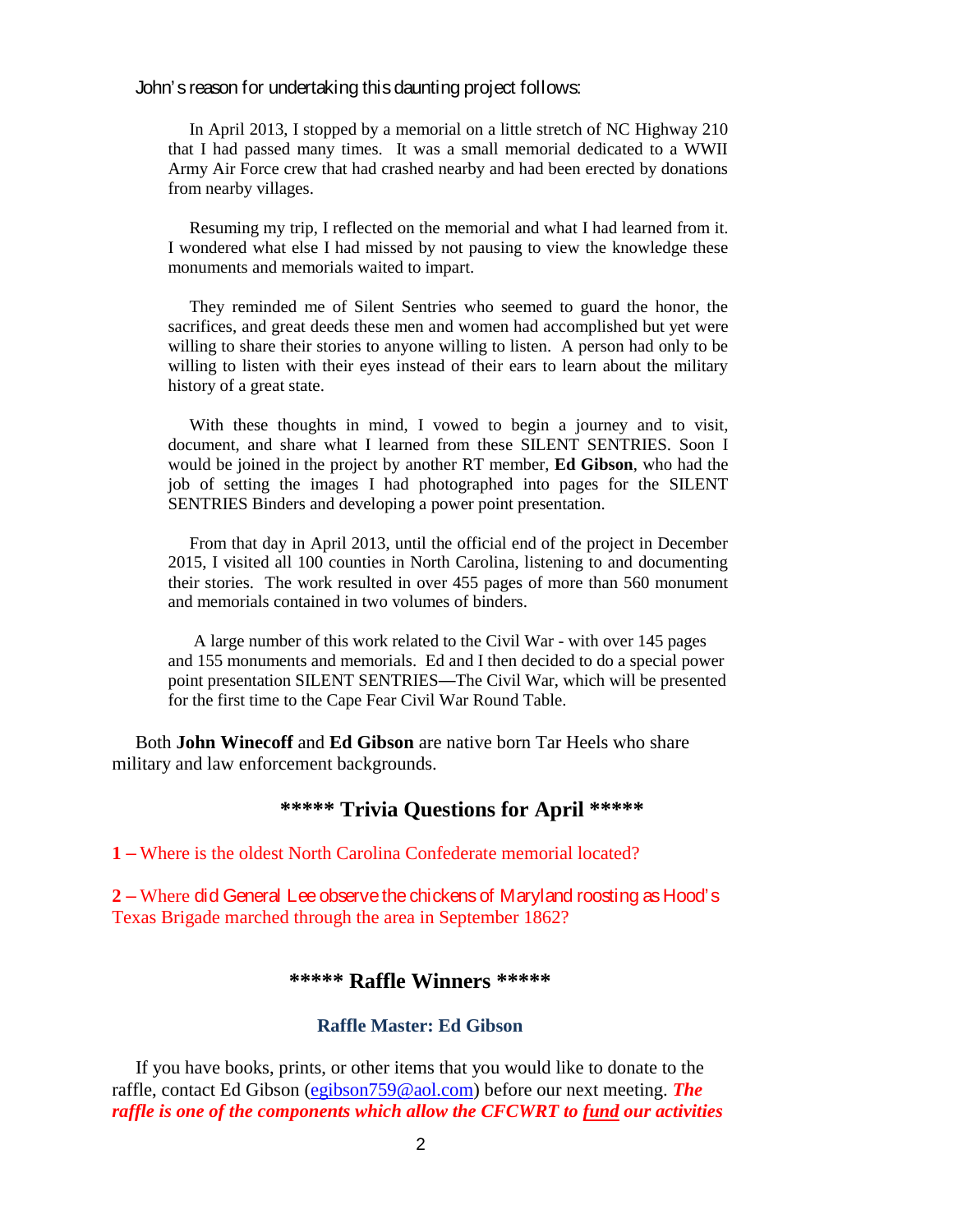*and our speakers*. Please take part in our raffle by contributing items and/or purchasing tickets.



**(L-R) Jim, John, Bill, Ed and Bruce** 

# **\*\*\*\*\* April Civil War Events \*\*\*\*\***

**April 2, 1866** – President Andrew Johnson declares the "insurrection" at an end in all Confederate states except Texas.

**April 3, 1865** – Union troops occupy Richmond.

**April 9, 1865** – Robert E. Lee Surrenders at Appomattox (Virginia)

**April 12, 1861** – Confederate open fire on Fort Sumter. The fort surrenders the next day.

**April 14, 1865** – Abraham Lincoln shot by John Wilkes Booth; dies the next day.

**pril 17, 1861** – Virginia convention votes for succession.

**April 18, 1861** – Union forces burn armory at Harper's Ferry to prevent it from falling into Confederate hands.

**April 21, 1865** – Confederate Col. John S. Mosby disbands his Rangers.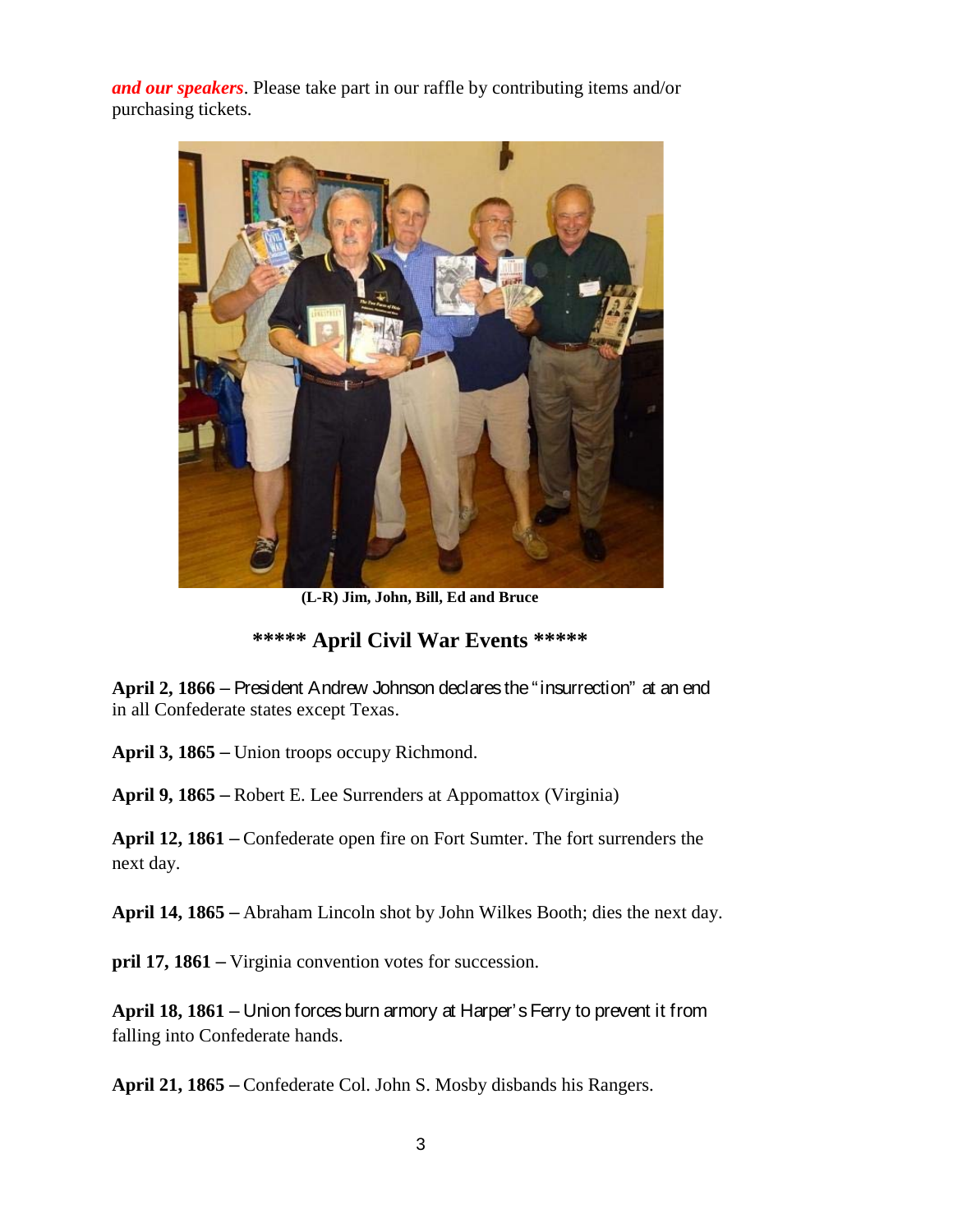# \*\*\*\*\* **Member News & Activities** \*\*\*\*\*



**Blockade Runner the** *Robert E. Lee* 

 If you have member news or news about Civil War events that you think would be of interest to CFCWRT membership, send me an email with the details. Thank you.

**1** – The CFCWRT would like to greet new members **Alfred Anderson, John Gill, Edward Holston, Mark Swanstrom and Roger & Marie Winzinger** to our group. We are excited that you have decided to join us and look forward to studying the Civil War with you. Welcome!

Linda Lashley

**2** – **Members at Park Day -** The call went out, and we would like to thank our CFCWRT members who gave up their Saturday on April 2 to assist Ft. Fisher with their annual cleanup day**: Lance Bevins, John Bolger, Dale Lear** and **Linda Lashley**. The "fabulous four" worked hard to rake the area under the popular oak grove across the street and clear out the dead limbs. The roadside, Battle Acre, the erosion prevention rock area and the gazebos were cleared of trash – just in time for a wedding in the afternoon. Linda Lashley

**\*\*\*\*\* March Program \*\*\*\*\*** 

# **The Lighter Side of Johnny Reb: The Role of Humor in the Civil War**



 **Keith Hardison** provided examples of how Confederate soldiers used humor as: 1) A diversion from hardships associated with their service. 2) A physiological outlet from the horrors they experienced on the battlefield.